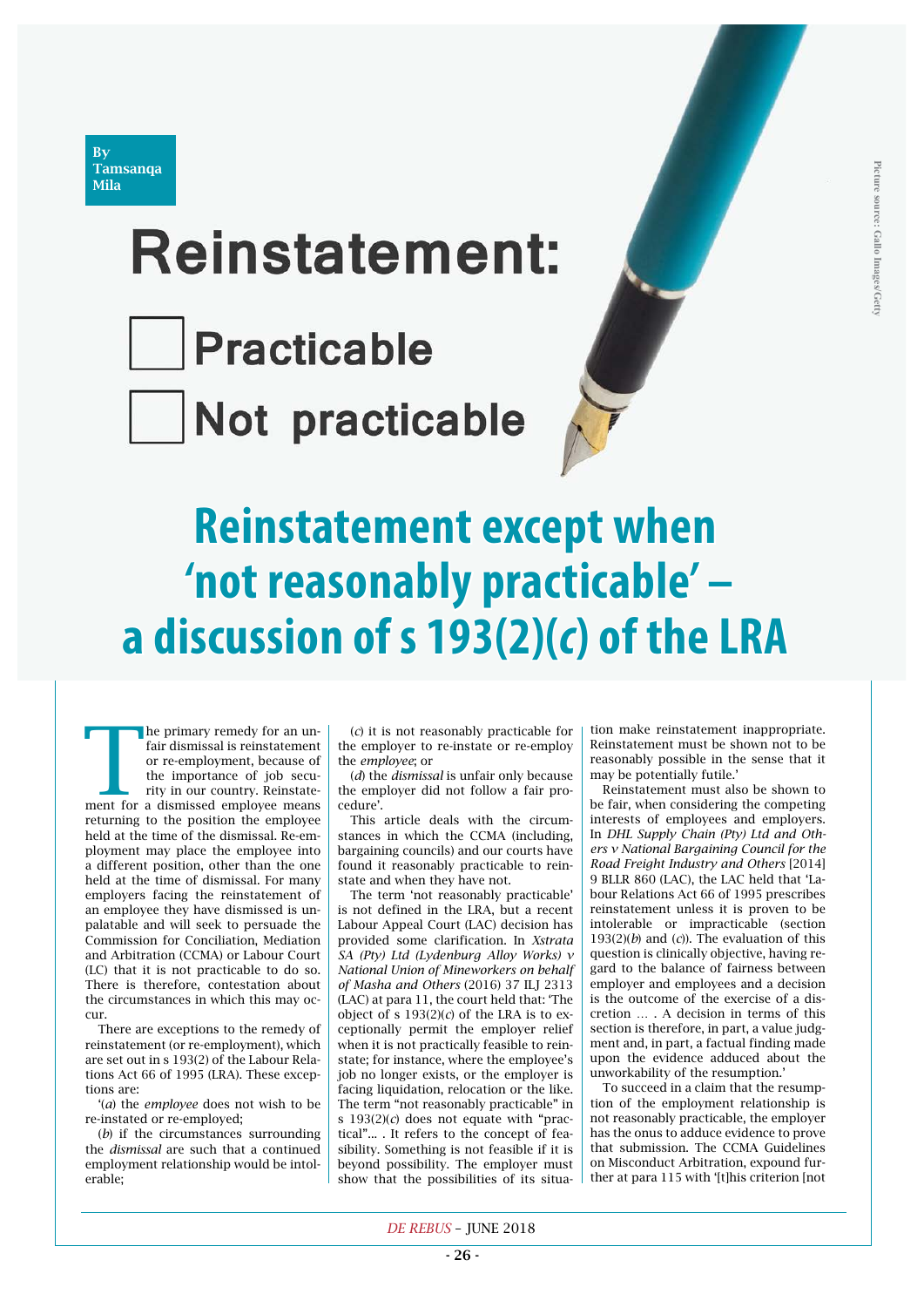#### FEATURE – LABOUR LAW

reasonably practicable] will be satisfied if the employer can show that reinstatement or re-employment is not feasible or that it would cause a disproportionate level of disruption or financial burden for the employer.'

What can be seen from the cases and guidelines is that reinstatement will be applied as the primary remedy on a finding of an unfair dismissal if it is fair, practicable, appropriate and feasible. It should not be applied if the converse is true – if the reinstatement would be unfair, disruptive, burdensome, intolerable or impracticable for the employer.

Noting the above, the question the arbitrator (or the court) has to answer is this: Is it feasible for the employer to re-engage the employee and re-integrate them back into the workforce or is reinstatement potentially futile?

The courts have dealt with the applicability of s  $193(2)(c)$  in the following circumstances:

• replacement of one employee by another;

- changes in the identity of the employer:  $\bullet$  the nature of the misconduct; and
- $\bullet$  delays in litigation.

This article will discuss these circumstances.

# Replacement of an employee by another

Often in CCMA arbitrations, employers give evidence that they cannot reinstate an employee because they have filled that employee's position. This is persuasive when the arbitrator – on a finding of unfairness – considers the question of the appropriate remedy, and may in light of that evidence decide instead on compensation. However, this argument does not always hold water, and the LC when faced recently with an urgent application to interdict an impending appointment, in the face of an unfair dismissal arbitration at the CCMA warned employers of the perils of pursuing a replacement (regardless of the outcome of the dispute in progress) (see *Mashaba v SA Football Association* (2017) 38 ILJ 1668 (LC)).

Mr Mashaba was the head coach of the South African National Football team. He was dismissed allegedly after a poor year at the helm, and referred an unfair dismissal dispute to the CCMA. Parallel to that, he lodged an urgent application to the LC seeking an order to interdict the South African Football Association (SAFA) from appointing a replacement coach pending the finalisation of his CCMA dispute. He feared that if SAFA replaced him before the conclusion of his CCMA case the commissioner would find it reasonably impracticable to reinstate him. In other words, assuming that he was successful in proving a case of unfair dismissal, the commissioner would not award reinstatement simply because he had been replaced.

Lagrange J summarised the primary right of an employee to be reinstated on a finding of unfairness in para 13 as follows: '[A]n order of reinstatement pays no heed to other contractual arrangements that might have come into existence between the employer and a replacement. That is of no concern to the arbitrator or the court and the employer is left to its own devices to sort out the mess it finds itself in having employed someone and then being ordered to reengage someone in the same position.' Therefore, the mere replacement of an employee by another during the litigation process does not render the remedy of reinstatement reasonably impracticable.

Lagrange J goes on to say that employers should be more proactive. He stated at para 10 that 'if the employer does not take suitable steps in its contract with the replacement, it ought to realise that it runs the risk that it will be faced with the possibility of terminating that relationship or of trying to renegotiate the replacement's contract if the former incumbent is reinstated.'

If an employer has run the risk and it has materialised the employer is now faced with two employees in the post (the new appointment and the reinstated employee) the CCMA guidelines (para 115) suggest that retrenchment of the new appointee may be the solution for the employer on the grounds of their operational requirements.

# Section 197 transfer of a business as a going concern

In the transfer of a business, the court has held that employees who refuse to move to the new employer, and then claim an unfair dismissal, will not meet with an order of reinstatement back to the old employer as it is 'not reasonably practicable'. In *Halgang Properties CC v Western Cape Workers Association* (2002) 23 ILJ 1784 (LAC) a sale agreement was concluded between Halgang Properties CC and Wembley Investments (Pty) Ltd. The sale triggered the provisions of s 197 of the LRA, however, the employees refused to be transferred to the purchaser who had assumed the role of new employer. As a result, the employees were retrenched as Halgang Properties CC ceased to operate as a business after the sale. The LAC held that reinstatement was not reasonably practicable in terms of s 193(2)(*c*).

Nicholson JA held at para 45 that: 'The mini-mall business had been sold and transferred to the buyer, Wembley (for whom the employees refused to work); and the appellant seller had no other functioning business in which their services could, in any practical way, be used.' The employees could not be reinstated to Halgang Properties CC because the company did not exist anymore. The court also rejected the argument that an order of reinstatement against Halgang Properties could be used as a springboard against the new employer in subsequent proceedings. As a party with a substantial interest in the matter, the new employer should have been joined in the proceedings. This principle was upheld years later in *Kunyuza and Another v Ace Wholesalers (Pty) Ltd and Others* [2015] 7 BLLR 683 (LC).

## The nature of the misconduct

In some cases the nature of an employee's misconduct is unacceptable and despite a finding that a dismissal was substantively unfair the courts applied s  $193(2)(c)$  to deny the primary remedy of reinstatement. In a recent case, *SA Revenue Service v Commission of Conciliation, Arbitration and Mediation and Others* (2017) 38 ILJ 97 (CC), the Constitutional Court (CC) highlighted an arbitrator's responsibility to consider the provisions of s 193(2) when deliberating on the appropriateness of the remedy of reinstatement in those circumstances. In the *Sars* case an employee pleaded guilty to using the 'K' word and the chairperson of the disciplinary hearing sanctioned him with a final written warning. Sars overruled that sanction and imposed dismissal. The unfair dismissal dispute wound its way through the CCMA and courts and was ultimately heard in the CC. Mogoeng CJ held that 'After concluding that Mr Kruger's dismissal was unfair, the arbitrator immediately ordered his reinstatement without taking into account the provisions of s 193(2). She was supposed … to determine whether this was perhaps a case where reinstatement is precluded. … By ordering SARS to reinstate Mr Kruger the arbitrator acted unreasonably. She also does not appear to have been mindful of the fact that in terms of s 193(2) of the LRA, reinstatement would not follow as a matter of course.' A failure by a commissioner to consider s 193(2)(*c*) when deliberating on the appropriateness of a remedy, in circumstances in which the misconduct is grave or contravenes public policy, thus rendering such a remedy 'not reasonably practicable' is likely to give rise to an award vulnerable on review.

When faced with the limitations of reinstatement in s 193(2) as a remedy to countenance the unfair dismissal, the alternative remedy is compensation, (up to a maximum of 12 months for an 'ordinary' unfair dismissal and 24 months for